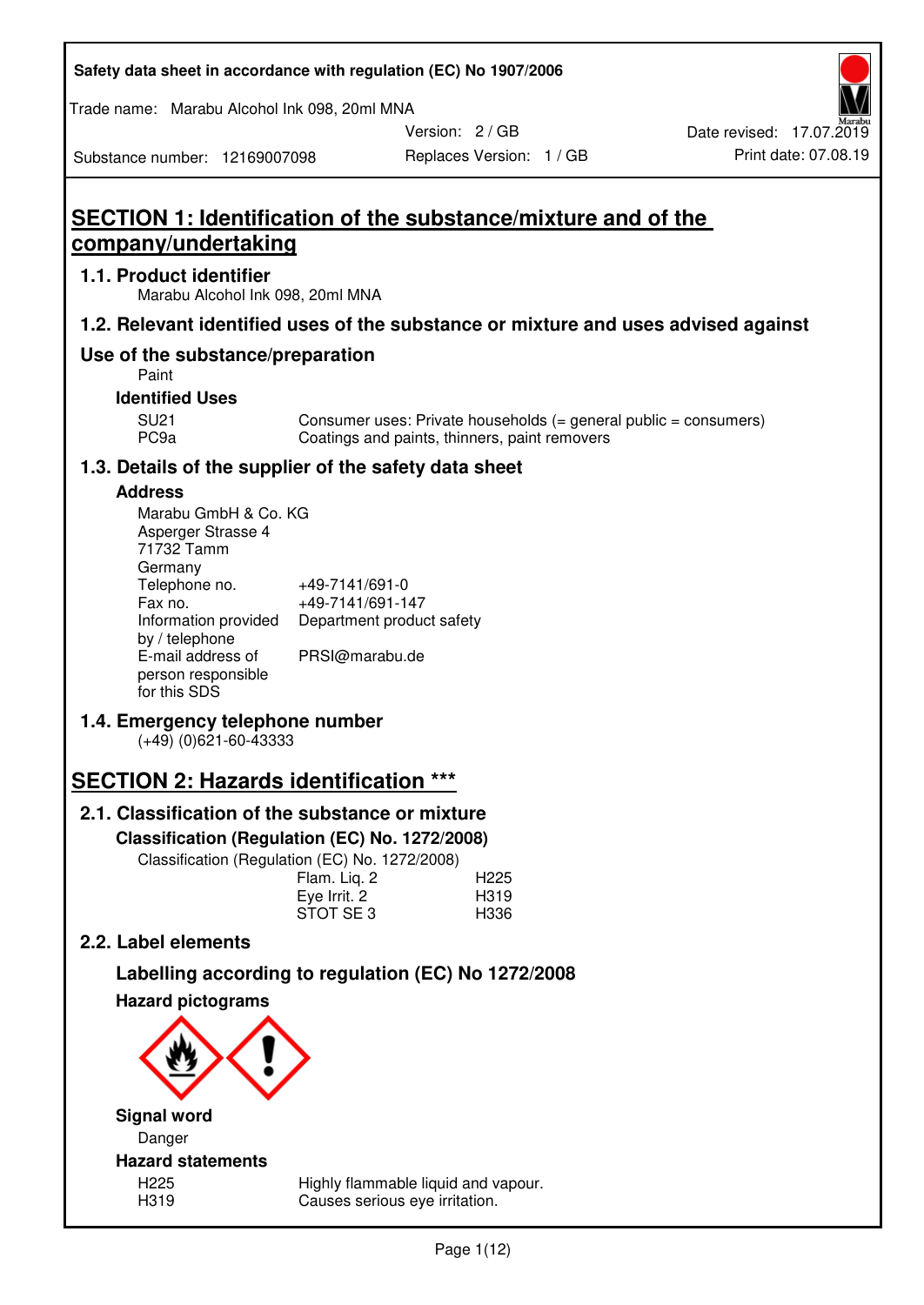| Safety data sheet in accordance with regulation (EC) No 1907/2006 |                                                       |                  |                          |                                                                                 |
|-------------------------------------------------------------------|-------------------------------------------------------|------------------|--------------------------|---------------------------------------------------------------------------------|
| Trade name: Marabu Alcohol Ink 098, 20ml MNA                      |                                                       |                  |                          |                                                                                 |
| Substance number: 12169007098                                     | Version: 2 / GB                                       |                  | Replaces Version: 1 / GB | Date revised: 17.07.2019<br>Print date: 07.08.19                                |
| H336                                                              | May cause drowsiness or dizziness.                    |                  |                          |                                                                                 |
| <b>Precautionary statements ***</b>                               |                                                       |                  |                          |                                                                                 |
| P <sub>101</sub>                                                  |                                                       |                  |                          | If medical advice is needed, have product container or label at hand.           |
| P102                                                              | Keep out of reach of children.                        |                  |                          |                                                                                 |
| P210                                                              |                                                       |                  |                          | Keep away from heat, hot surfaces, sparks, open flames and other ignition       |
|                                                                   | sources. No smoking.                                  |                  |                          |                                                                                 |
| P264.1                                                            | Wash hands thoroughly after handling.                 |                  |                          |                                                                                 |
| P271                                                              | Use only outdoors or in a well-ventilated area.       |                  |                          |                                                                                 |
| P280                                                              |                                                       |                  |                          | Wear protective gloves/protective clothing/eye protection/face protection.      |
| P305+P351+P338                                                    | lenses, if present and easy to do. Continue rinsing.  |                  |                          | IF IN EYES: Rinse cautiously with water for several minutes. Remove contact     |
| P405                                                              | Store locked up.                                      |                  |                          |                                                                                 |
| P501.9                                                            | Dispose of contents/container as problematic waste.   |                  |                          |                                                                                 |
|                                                                   |                                                       |                  |                          | Hazardous component(s) to be indicated on label (Regulation (EC) No. 1272/2008) |
| contains                                                          | Acetone; Propan-2-ol                                  |                  |                          |                                                                                 |
| <b>Supplemental information</b>                                   |                                                       |                  |                          |                                                                                 |
| <b>EUH066</b>                                                     | Repeated exposure may cause skin dryness or cracking. |                  |                          |                                                                                 |
| 2.3. Other hazards<br>No special hazards have to be mentioned.    |                                                       |                  |                          |                                                                                 |
| <b>SECTION 3: Composition/information on ingredients</b>          |                                                       |                  |                          |                                                                                 |
| 3.2. Mixtures                                                     |                                                       |                  |                          |                                                                                 |
| <b>Hazardous ingredients</b>                                      |                                                       |                  |                          |                                                                                 |
|                                                                   |                                                       |                  |                          |                                                                                 |
| Propan-2-ol                                                       |                                                       |                  |                          |                                                                                 |
| CAS No.<br>EINECS no.                                             | 67-63-0<br>200-661-7                                  |                  |                          |                                                                                 |
| Registration no.                                                  | 01-2119457558-25                                      |                  |                          |                                                                                 |
| Concentration                                                     | 50<br>$>=$                                            | $\,<\,$          | 100                      | $\%$                                                                            |
|                                                                   |                                                       |                  |                          |                                                                                 |
|                                                                   | Classification (Regulation (EC) No. 1272/2008)        |                  |                          |                                                                                 |
|                                                                   | Flam. Liq. 2                                          | H <sub>225</sub> |                          |                                                                                 |
|                                                                   | Eye Irrit. 2                                          | H319             |                          |                                                                                 |
|                                                                   | STOT SE3                                              | H336             |                          |                                                                                 |
|                                                                   |                                                       |                  |                          |                                                                                 |
| <b>Acetone</b>                                                    |                                                       |                  |                          |                                                                                 |
| CAS No.                                                           | 67-64-1                                               |                  |                          |                                                                                 |
| EINECS no.                                                        | 200-662-2                                             |                  |                          |                                                                                 |
| Registration no.                                                  | 01-2119471330-49                                      |                  |                          |                                                                                 |
| Concentration                                                     | 20<br>$>=$                                            | $\,<\,$          | 25                       | $\%$                                                                            |
|                                                                   |                                                       |                  |                          |                                                                                 |
|                                                                   | Classification (Regulation (EC) No. 1272/2008)        |                  |                          |                                                                                 |
|                                                                   | Flam. Liq. 2                                          | H <sub>225</sub> |                          |                                                                                 |
|                                                                   | Eye Irrit. 2                                          | H319             |                          |                                                                                 |
|                                                                   | STOT SE3                                              | H336             |                          |                                                                                 |
|                                                                   |                                                       |                  |                          |                                                                                 |
| 2-(Propyloxy)ethanol                                              |                                                       |                  |                          |                                                                                 |
| CAS No.<br>EINECS no.                                             | 2807-30-9                                             |                  |                          |                                                                                 |
| Concentration                                                     | 220-548-6<br>$\mathbf{1}$                             |                  | 10                       | $\%$                                                                            |
|                                                                   | $>=$                                                  | $\lt$            |                          |                                                                                 |
|                                                                   | Classification (Regulation (EC) No. 1272/2008)        |                  |                          |                                                                                 |
|                                                                   | Acute Tox. 4                                          | H312             |                          |                                                                                 |
|                                                                   | Eye Irrit. 2                                          | H319             |                          |                                                                                 |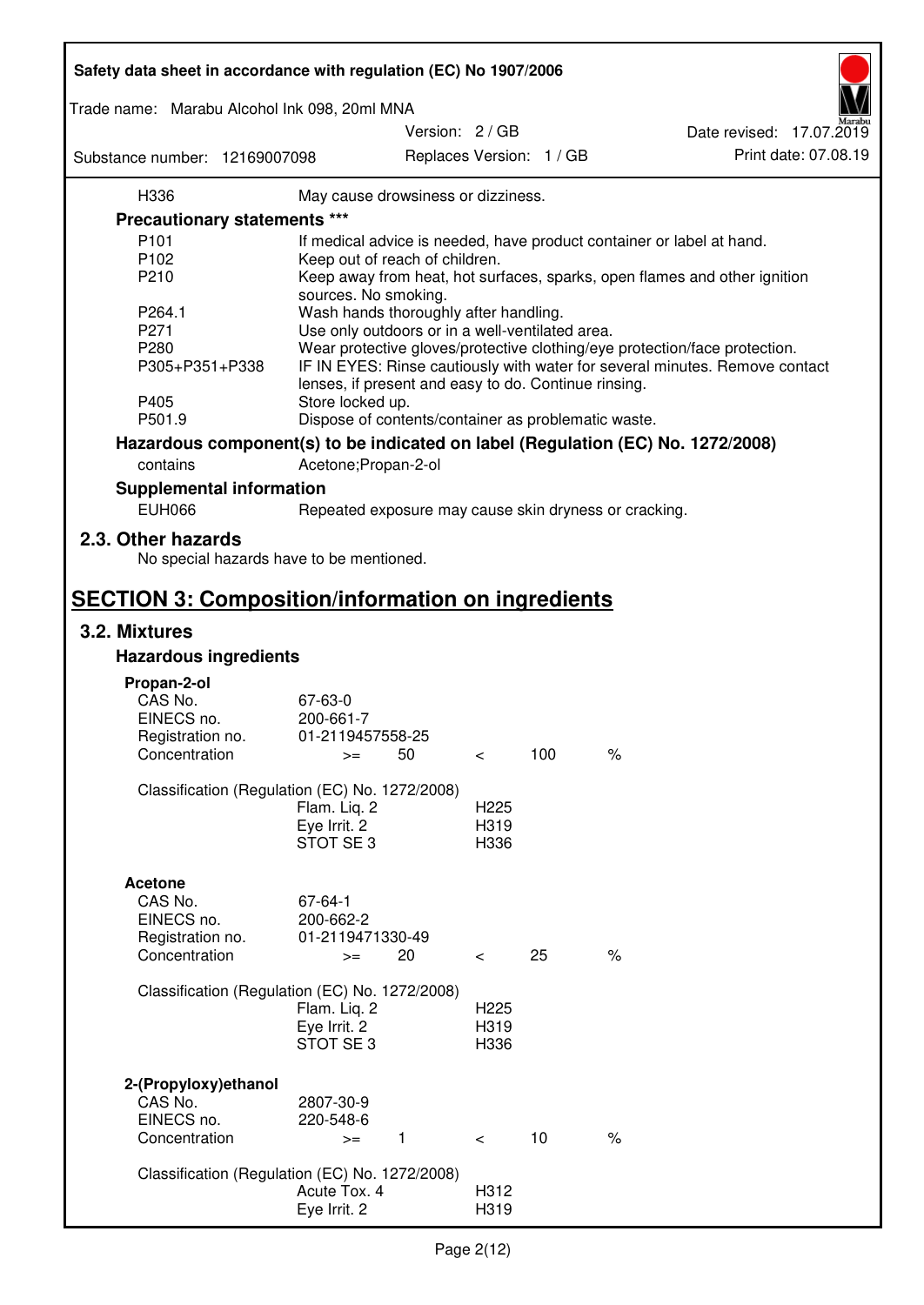Trade name: Marabu Alcohol Ink 098, 20ml MNA



Substance number: 12169007098

Replaces Version: 1 / GB Print date: 07.08.19

# **SECTION 4: First aid measures**

## **4.1. Description of first aid measures**

#### **General information**

In all cases of doubt, or when symptoms persist, seek medical attention. Never give anything by mouth to an unconscious person. If unconscious place in recovery position and seek medical advice.

#### **After inhalation**

Remove to fresh air, keep patient warm and at rest. If breathing is irregular or stopped, administer artificial respiration.

#### **After skin contact**

Remove contaminated clothing. Wash skin thoroughly with soap and water or use recognised skin cleanser. Do NOT use solvents or thinners.

#### **After eye contact**

Remove contact lenses, irrigate copiously with clean, fresh water, holding the eyelids apart for at least 10 minutes and seek immediate medical advice.

#### **After ingestion**

If accidentally swallowed rinse the mouth with plenty of water (only if the person is conscious) and obtain immediate medical attention. Keep at rest. Do NOT induce vomiting.

#### **4.2. Most important symptoms and effects, both acute and delayed**  Until now no symptoms known so far.

## **4.3. Indication of any immediate medical attention and special treatment needed**

#### **Hints for the physician / treatment**

Treat symptomatically

## **SECTION 5: Firefighting measures**

#### **5.1. Extinguishing media**

#### **Suitable extinguishing media**

Recommended: alcohol resistant foam, CO2, powders, water spray/mist, Not be used for safety reasons: water jet

## **5.2. Special hazards arising from the substance or mixture**

In the event of fire the following can be released: Carbon monoxide (CO); Carbon dioxide (CO2); dense black smoke

## **5.3. Advice for firefighters**

#### **Special protective equipment for fire-fighting**

Cool closed containers exposed to fire with water. Do not allow run-off from fire fighting to enter drains or water courses.

## **SECTION 6: Accidental release measures**

#### **6.1. Personal precautions, protective equipment and emergency procedures**

Exclude sources of ignition and ventilate the area. Avoid breathing vapours. Refer to protective measures listed in Sections 7 and 8.

#### **6.2. Environmental precautions**

Do not allow to enter drains or waterways. If the product contaminates lakes, rivers or sewage, inform appropriate authorities in accordance with local regulations.

## **6.3. Methods and material for containment and cleaning up**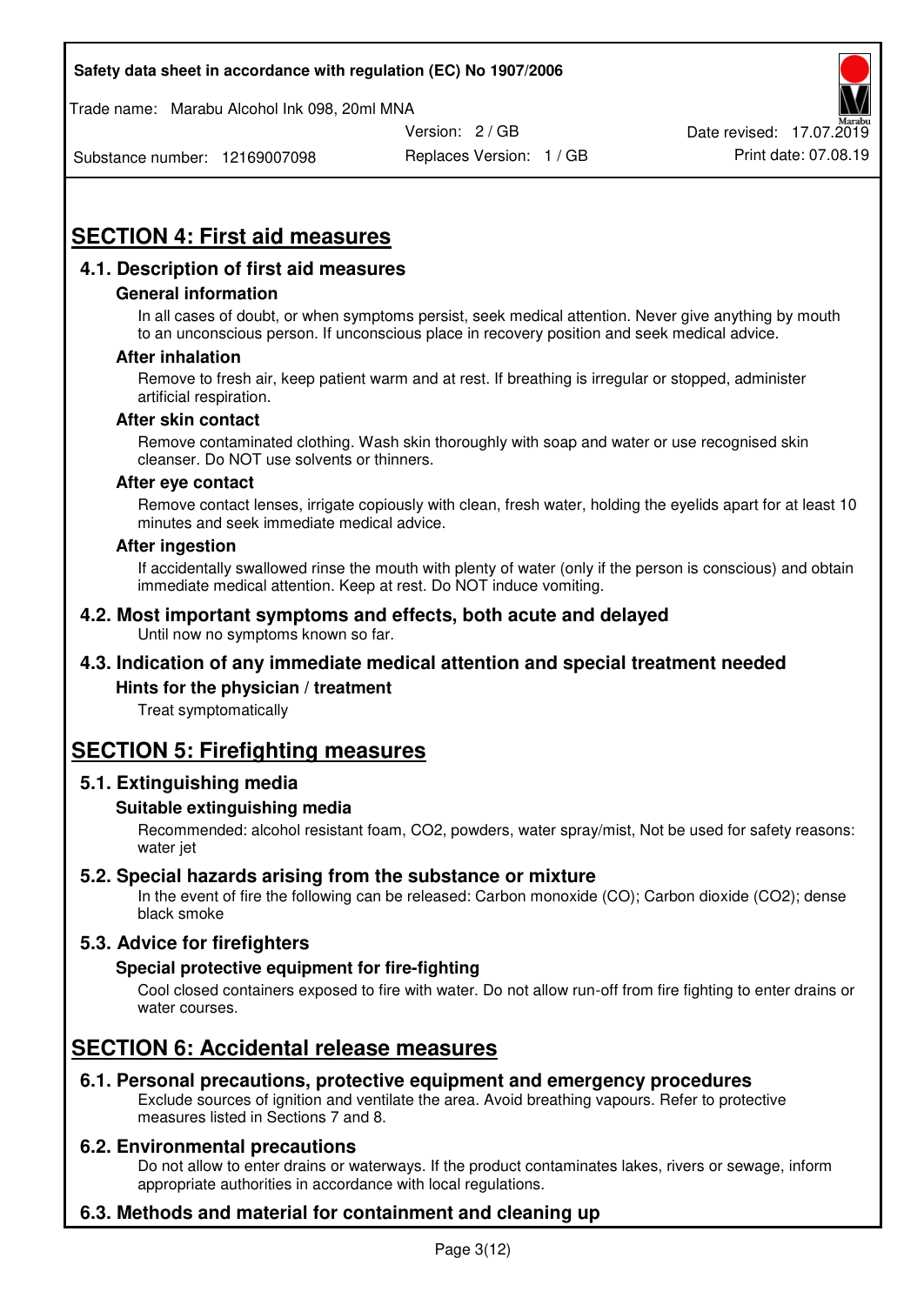Trade name: Marabu Alcohol Ink 098, 20ml MNA

Version: 2 / GB

Replaces Version: 1 / GB Print date: 07.08.19 Date revised: 17.07.2019

Substance number: 12169007098

Contain and collect spillage with non-combustible absorbent materials, e.g. sand, earth, vermiculite, diatomaceous earth and place in container for disposal according to local regulations (see section 13). Clean preferably with a detergent - avoid use of solvents.

## **6.4. Reference to other sections**

Information regarding Safe handling, see Section 7. Information regarding personal protective measures, see Section 8. Information regarding waste disposal, see Section 13.

# **SECTION 7: Handling and storage**

## **7.1. Precautions for safe handling**

#### **Advice on safe handling**

Prevent the creation of flammable or explosive concentrations of vapour in air and avoid vapour concentration higher than the occupational exposure limits. In addition, the product should only be used in areas from which all naked lights and other sources of ignition have been excluded. Electrical equipment should be protected to the appropriate standard. Mixture may charge electrostatically: always use earthing leads when transferring from one container to another. Operators should wear anti-static footwear and clothing and floors should be of the conducting type. Isolate from sources of heat, sparks and open flame. No sparking tools should be used. Avoid skin and eye contact. Avoid the inhalation of particulates and spray mist arising from the application of this mixture. Smoking, eating and drinking shall be prohibited in application area. For personal protection see Section 8. Never use pressure to empty: container is not a pressure vessel. Always keep in containers of same material as the original one. Comply with the health and safety at work laws. Do not allow to enter drains or water courses.

#### **Advice on protection against fire and explosion**

Vapours are heavier than air and may spread along floors. Vapours may form explosive mixtures with air.

#### **Classification of fires / temperature class / Ignition group / Dust explosion class**

Classification of fires B (Combustible liquid substances)<br>Temperature class T2 Temperature class

## **7.2. Conditions for safe storage, including any incompatibilities**

#### **Requirements for storage rooms and vessels**

Electrical installations/working materials must comply with the local applied technological safety standards. Storage rooms in which filling operations take place must have a conducting floor. Store in accordance with national regulation

#### **Hints on storage assembly**

Store away from oxidising agents, from strongly alkaline and strongly acid materials.

#### **Further information on storage conditions**

Observe label precautions. Store between 15 and 30 °C in a dry, well ventilated place away from sources of heat and direct sunlight. Keep container tightly closed. Keep away from sources of ignition. No smoking. Prevent unauthorised access. Containers which are opened must be carefully resealed and kept upright to prevent leakage.

## **7.3. Specific end use(s)**

Paint

# **SECTION 8: Exposure controls/personal protection**

## **8.1. Control parameters**

## **Exposure limit values**

**Acetone** 

| List  | <b>EH40</b> |                   |     |        |
|-------|-------------|-------------------|-----|--------|
| Type  | WEL         |                   |     |        |
| Value | 1210        | mg/m <sup>3</sup> | 500 | ppm(V) |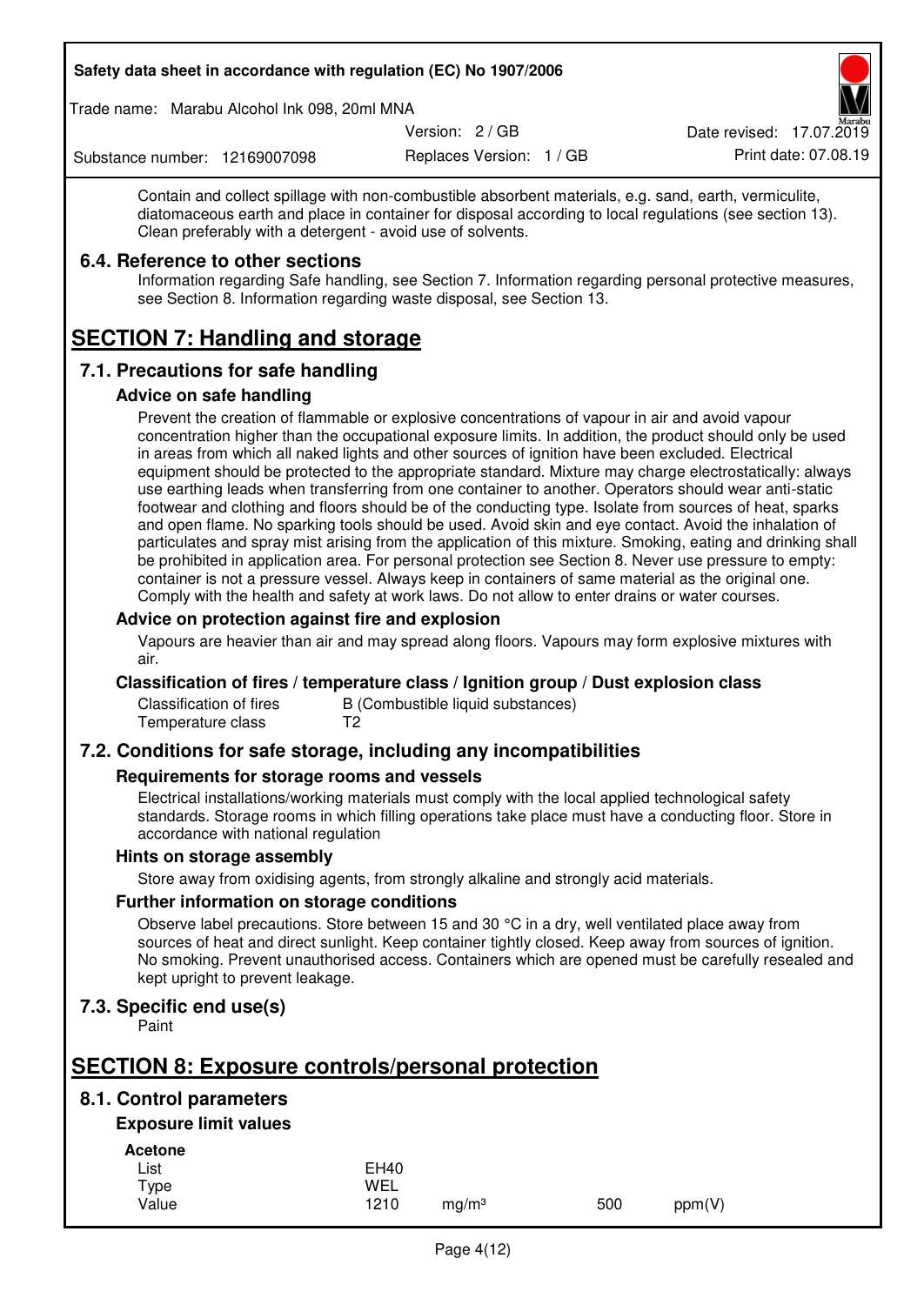| Safety data sheet in accordance with regulation (EC) No 1907/2006 |                      |                                |      |                   |                          |
|-------------------------------------------------------------------|----------------------|--------------------------------|------|-------------------|--------------------------|
| Trade name: Marabu Alcohol Ink 098, 20ml MNA                      |                      |                                |      |                   |                          |
|                                                                   |                      | Version: 2 / GB                |      |                   | Date revised: 17.07.2019 |
| Substance number: 12169007098                                     |                      | Replaces Version: 1 / GB       |      |                   | Print date: 07.08.19     |
| Short term exposure limit<br><b>Status: 2011</b>                  | 3620                 | mg/m <sup>3</sup>              | 1500 | ppm(V)            |                          |
| Propan-2-ol                                                       |                      |                                |      |                   |                          |
| List                                                              | EH40                 |                                |      |                   |                          |
| <b>Type</b><br>Value                                              | <b>WEL</b><br>999    | mg/m <sup>3</sup>              | 400  | ppm(V)            |                          |
| Short term exposure limit<br><b>Status: 2011</b>                  | 1250                 | mg/m <sup>3</sup>              | 500  | ppm(V)            |                          |
| <b>Derived No/Minimal Effect Levels (DNEL/DMEL)</b>               |                      |                                |      |                   |                          |
| <b>Acetone</b>                                                    |                      |                                |      |                   |                          |
| Type of value<br>Reference group<br>Duration of exposure          | Worker<br>Long term  | Derived No Effect Level (DNEL) |      |                   |                          |
| Route of exposure                                                 | dermal               |                                |      |                   |                          |
| Concentration                                                     |                      | 186                            |      | mg/kg/d           |                          |
| Type of value                                                     |                      | Derived No Effect Level (DNEL) |      |                   |                          |
| Reference group<br>Duration of exposure                           | Worker<br>Short term |                                |      |                   |                          |
| Route of exposure                                                 | inhalative           |                                |      |                   |                          |
| Concentration                                                     |                      | 2420                           |      | mg/m <sup>3</sup> |                          |
| Type of value                                                     |                      | Derived No Effect Level (DNEL) |      |                   |                          |
| Reference group                                                   | Worker               |                                |      |                   |                          |
| Duration of exposure                                              | Long term            |                                |      |                   |                          |
| Route of exposure<br>Concentration                                | inhalative           | 1210                           |      | mg/m <sup>3</sup> |                          |
| Type of value                                                     |                      | Derived No Effect Level (DNEL) |      |                   |                          |
| Reference group                                                   | Consumer             |                                |      |                   |                          |
| Duration of exposure                                              | Long term            |                                |      |                   |                          |
| Route of exposure                                                 | oral                 |                                |      |                   |                          |
| Concentration                                                     |                      | 62                             |      | mg/kg/d           |                          |
| Type of value<br>Reference group                                  | Consumer             | Derived No Effect Level (DNEL) |      |                   |                          |
| Duration of exposure                                              | Long term            |                                |      |                   |                          |
| Concentration                                                     |                      | 62                             |      | mg/kg/d           |                          |
| Type of value                                                     |                      | Derived No Effect Level (DNEL) |      |                   |                          |
| Reference group                                                   | Consumer             |                                |      |                   |                          |
| Duration of exposure                                              | Long term            |                                |      |                   |                          |
| Route of exposure<br>Concentration                                | inhalative           | 200                            |      | mg/m <sup>3</sup> |                          |
|                                                                   |                      |                                |      |                   |                          |
| Propan-2-ol                                                       |                      |                                |      |                   |                          |
| Type of value<br>Reference group                                  | Worker               | Derived No Effect Level (DNEL) |      |                   |                          |
| Duration of exposure                                              | Long term            |                                |      |                   |                          |
| Route of exposure                                                 | inhalative           |                                |      |                   |                          |
| Mode of action                                                    |                      | Systemic effects               |      |                   |                          |
| Concentration                                                     |                      | 500                            |      | mg/m <sup>3</sup> |                          |
| Type of value                                                     |                      | Derived No Effect Level (DNEL) |      |                   |                          |
| Reference group<br>Duration of exposure                           | Worker<br>Long term  |                                |      |                   |                          |
|                                                                   |                      |                                |      |                   |                          |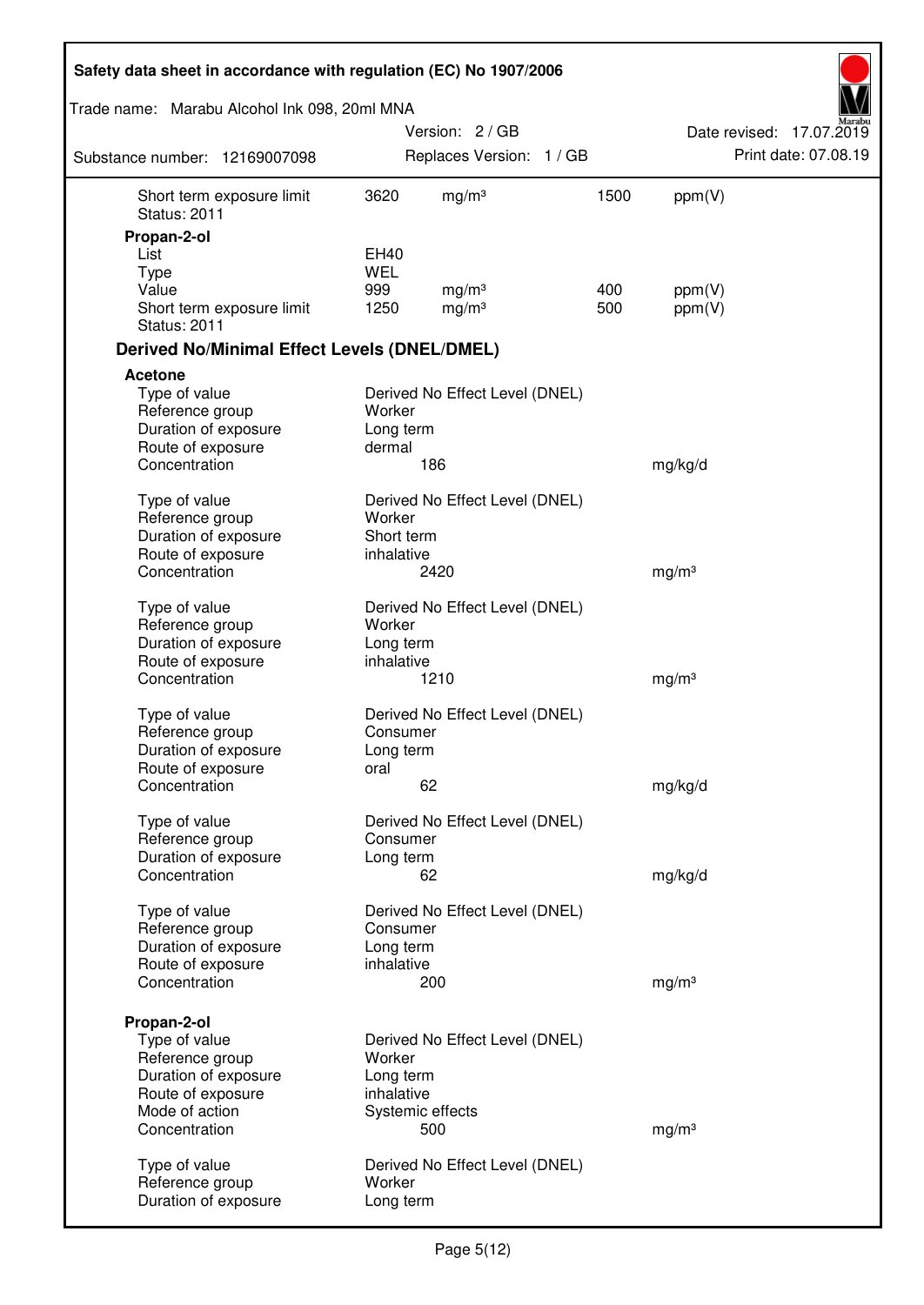Trade name: Marabu Alcohol Ink 098, 20ml MNA

Substance number: 12169007098

Version: 2 / GB Replaces Version: 1 / GB Print date: 07.08.19

Date revised: 17.07.2019

| Route of exposure                               | dermal                         |                   |
|-------------------------------------------------|--------------------------------|-------------------|
| Mode of action                                  | Systemic effects               |                   |
| Concentration                                   | 888                            | mg/kg/d           |
| Type of value                                   | Derived No Effect Level (DNEL) |                   |
| Reference group                                 | <b>General Population</b>      |                   |
| Duration of exposure                            |                                |                   |
|                                                 | Long term                      |                   |
| Route of exposure                               | inhalative                     |                   |
| Mode of action                                  | Systemic effects               |                   |
| Concentration                                   | 89                             | mg/m <sup>3</sup> |
| Type of value                                   | Derived No Effect Level (DNEL) |                   |
| Reference group                                 | <b>General Population</b>      |                   |
| Duration of exposure                            | Long term                      |                   |
| Route of exposure                               | dermal                         |                   |
| Mode of action                                  | Systemic effects               |                   |
| Concentration                                   | 319                            | mg/kg/d           |
|                                                 |                                |                   |
| Type of value                                   | Derived No Effect Level (DNEL) |                   |
| Reference group                                 | <b>General Population</b>      |                   |
| Duration of exposure                            | Long term                      |                   |
| Route of exposure                               | oral                           |                   |
| Mode of action                                  | Systemic effects               |                   |
| Concentration                                   | 26                             | mg/kg/d           |
|                                                 |                                |                   |
| <b>Predicted No Effect Concentration (PNEC)</b> |                                |                   |
| <b>Acetone</b>                                  |                                |                   |
| Type of value                                   | <b>PNEC</b>                    |                   |
| <b>Type</b>                                     | Freshwater                     |                   |
| Concentration                                   | 10,6                           | mg/l              |
| Type of value                                   | <b>PNEC</b>                    |                   |
| <b>Type</b>                                     | Saltwater                      |                   |
| Concentration                                   | 1,06                           | mg/l              |
|                                                 | <b>PNEC</b>                    |                   |
| Type of value                                   | Water (intermittent release)   |                   |
| Type                                            |                                |                   |
| Concentration                                   | 21                             | mg/l              |
| Type of value                                   | <b>PNEC</b>                    |                   |
| Type                                            | Freshwater sediment            |                   |
| Concentration                                   | 30,4                           | mg/kg             |
|                                                 |                                |                   |
| Type of value                                   | <b>PNEC</b>                    |                   |
| Type                                            | Marine sediment                |                   |
| Concentration                                   | 3,04                           | mg/kg             |
| Type of value                                   | <b>PNEC</b>                    |                   |
| <b>Type</b>                                     | Soil                           |                   |
| Concentration                                   | 29,5                           | mg/kg             |
|                                                 |                                |                   |
| Type of value                                   | <b>PNEC</b>                    |                   |
| Type                                            | Sewage treatment plant (STP)   |                   |
| Concentration                                   | 100                            | mg/l              |
| Propan-2-ol                                     |                                |                   |
| Type of value                                   | <b>PNEC</b>                    |                   |
|                                                 |                                |                   |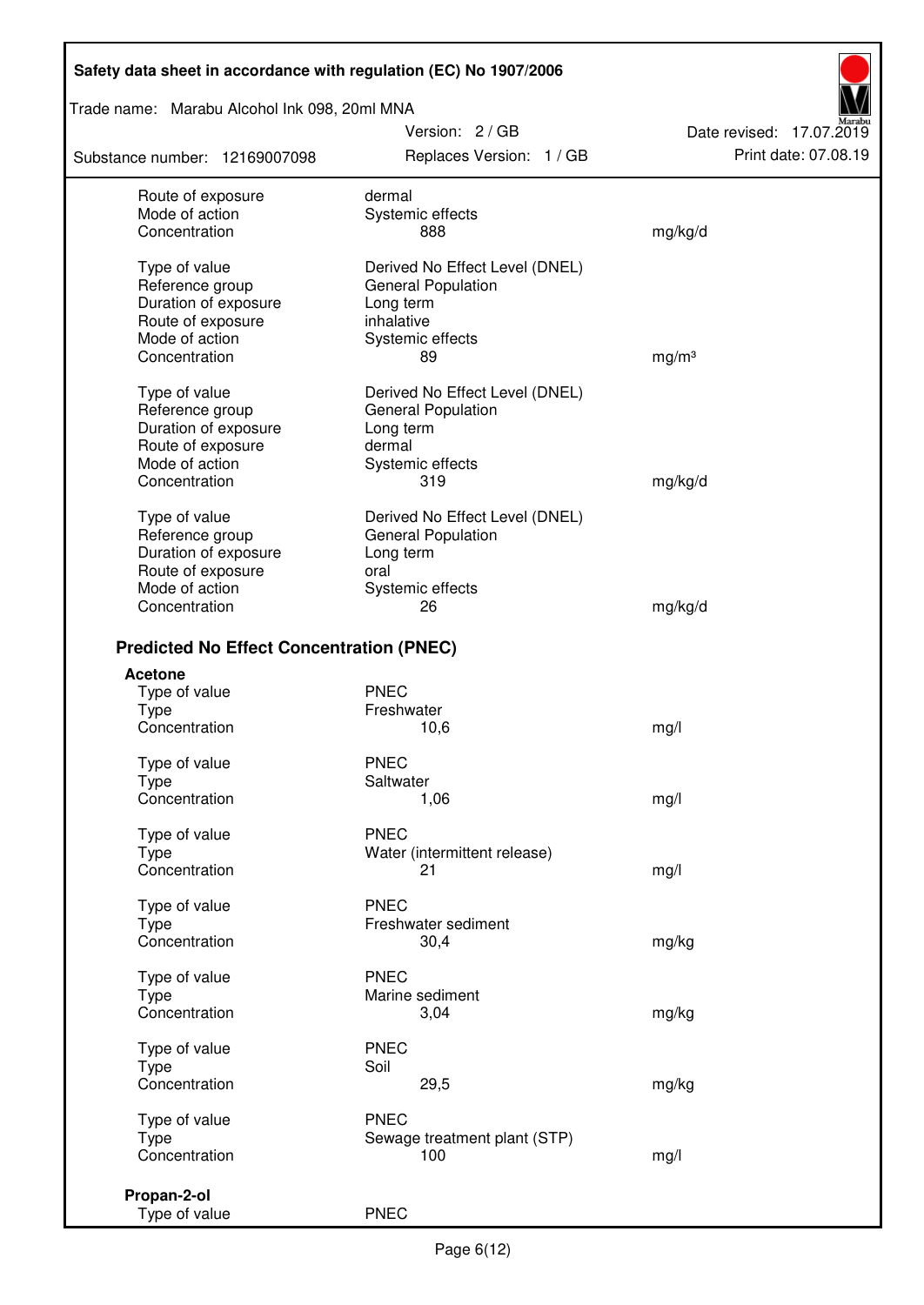#### Trade name: Marabu Alcohol Ink 098, 20ml MNA

Subs<sup>t</sup>

| tance number: 12169007098              | Replaces Version: 1 / GB                            | Print date: 07.08.19 |
|----------------------------------------|-----------------------------------------------------|----------------------|
| Type<br>Concentration                  | Freshwater<br>140,9                                 | mg/l                 |
| Type of value<br>Type<br>Concentration | <b>PNEC</b><br>Saltwater<br>140,9                   | mg/l                 |
| Type of value<br>Type<br>Concentration | <b>PNEC</b><br>Sewage treatment plant (STP)<br>2251 | mg/l                 |
| Type of value<br>Type<br>Concentration | <b>PNEC</b><br>Freshwater sediment<br>552           | mg/kg                |
| Type of value<br>Type<br>Concentration | <b>PNEC</b><br>Marine sediment<br>552               | mg/kg                |
| Type of value<br>Type<br>Concentration | <b>PNEC</b><br>Soil<br>28                           | mg/kg                |

Version: 2 / GB

Date revised: 17.07.2019

## **8.2. Exposure controls**

#### **Exposure controls**

Provide adequate ventilation. Where reasonably practicable this should be achieved by the use of local exhaust ventilation and good general extraction. If these are not sufficient to maintain concentrations of particulates and solvent vapour below the OEL, suitable respiratory protection must be worn.

#### **Respiratory protection**

If workers are exposed to concentrations above the exposure limit they must use appropriate, certified respirators. Full mask, filter A

#### **Hand protection**

There is no one glove material or combination of materials that will give unlimited resistance to any individual or combination of chemicals.

For prolonged or repeated handling nitrile rubber gloves with textile undergloves are required.<br>Material thickness  $\geq 0.5$  mm

- Material thickness  $\begin{array}{ccc} 0.5 \\ -8.5 \end{array}$  Material thickness  $\begin{array}{ccc} 0.5 \\ -8.5 \end{array}$
- Breakthrough time < 30 min

The breakthrough time must be greater than the end use time of the product.

The instructions and information provided by the glove manufacturer on use, storage, maintenance and replacement must be followed.

Gloves should be replaced regularly and if there is any sign of damage to the glove material.

Always ensure that gloves are free from defects and that they are stored and used correctly.

The performance or effectiveness of the glove may be reduced by physical/ chemical damage and poor maintenance.

Barrier creams may help to protect the exposed areas of the skin, they should however not be applied once exposure has occurred.

#### **Eye protection**

Use safety eyewear designed to protect against splash of liquids.

#### **Body protection**

Cotton or cotton/synthetic overalls or coveralls are normally suitable.

# **SECTION 9: Physical and chemical properties**

**9.1. Information on basic physical and chemical properties**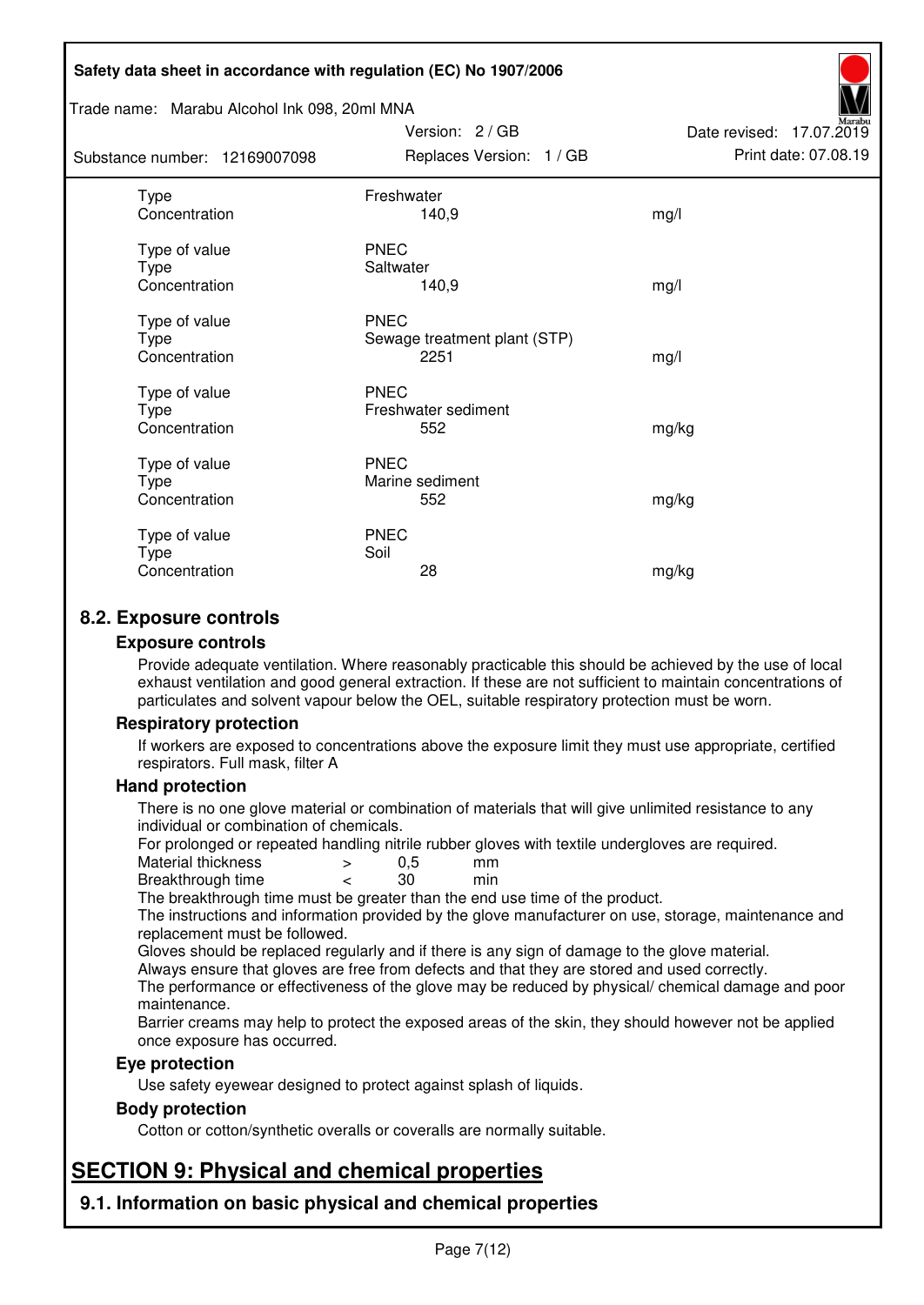| Substance number: 12169007098                      | Trade name: Marabu Alcohol Ink 098, 20ml MNA | Version: 2 / GB<br>Replaces Version: 1 / GB |                 |     |             | Date revised: 17.07.2019 | Print date: 07.08.19 |
|----------------------------------------------------|----------------------------------------------|---------------------------------------------|-----------------|-----|-------------|--------------------------|----------------------|
| Form                                               | liquid                                       |                                             |                 |     |             |                          |                      |
| <b>Colour</b>                                      | coloured                                     |                                             |                 |     |             |                          |                      |
| <b>Odour</b>                                       | solvent-like                                 |                                             |                 |     |             |                          |                      |
| <b>Odour threshold</b>                             |                                              |                                             |                 |     |             |                          |                      |
| Remarks                                            |                                              | No data available                           |                 |     |             |                          |                      |
| pH value                                           |                                              |                                             |                 |     |             |                          |                      |
| Remarks                                            |                                              | Not applicable                              |                 |     |             |                          |                      |
| <b>Melting point</b>                               |                                              |                                             |                 |     |             |                          |                      |
| Remarks                                            |                                              | not determined                              |                 |     |             |                          |                      |
| <b>Freezing point</b>                              |                                              |                                             |                 |     |             |                          |                      |
| Remarks                                            |                                              | not determined                              |                 |     |             |                          |                      |
| Initial boiling point and boiling range            |                                              |                                             |                 |     |             |                          |                      |
| Value                                              | appr.                                        | 82                                          |                 |     | $^{\circ}C$ |                          |                      |
| <b>Flash point</b>                                 |                                              |                                             |                 |     |             |                          |                      |
| Value                                              |                                              | 20                                          |                 |     | $^{\circ}C$ |                          |                      |
| Evaporation rate (ether $= 1$ ) :                  |                                              |                                             |                 |     |             |                          |                      |
| Remarks                                            |                                              | not determined                              |                 |     |             |                          |                      |
| <b>Flammability (solid, gas)</b><br>Not applicable |                                              |                                             |                 |     |             |                          |                      |
| Upper/lower flammability or explosive limits       |                                              |                                             |                 |     |             |                          |                      |
| Lower explosion limit                              | appr.                                        | $\overline{c}$                              |                 |     | $%$ (V)     |                          |                      |
| Upper explosion limit<br>Source                    | appr.                                        | 13<br>Literature value                      |                 |     | $%$ (V)     |                          |                      |
| Vapour pressure                                    |                                              |                                             |                 |     |             |                          |                      |
| Value                                              | appr.                                        | 45                                          |                 |     | hPa         |                          |                      |
| <b>Vapour density</b>                              |                                              |                                             |                 |     |             |                          |                      |
| Remarks                                            |                                              | not determined                              |                 |     |             |                          |                      |
| <b>Density</b>                                     |                                              |                                             |                 |     |             |                          |                      |
| Remarks                                            |                                              | not determined                              |                 |     |             |                          |                      |
| Solubility in water                                |                                              |                                             |                 |     |             |                          |                      |
| Remarks                                            |                                              | partially miscible                          |                 |     |             |                          |                      |
| Partition coefficient: n-octanol/water             |                                              |                                             |                 |     |             |                          |                      |
| Remarks                                            |                                              | Not applicable                              |                 |     |             |                          |                      |
| Ignition temperature                               |                                              |                                             |                 |     |             |                          |                      |
| Value                                              | appr.                                        | 425                                         |                 |     | $^{\circ}C$ |                          |                      |
| Source<br><b>Viscosity</b>                         |                                              | Literature value                            |                 |     |             |                          |                      |
| Value                                              |                                              | 150                                         | to              | 250 | mPa.s       |                          |                      |
| <b>Efflux time</b>                                 |                                              |                                             |                 |     |             |                          |                      |
| Value                                              | $\,<\,$                                      | 12                                          |                 |     | s           |                          |                      |
| Temperature                                        |                                              | 20                                          | $\rm ^{\circ}C$ |     |             |                          |                      |
| Method                                             |                                              | DIN 53211 4 mm                              |                 |     |             |                          |                      |
| <b>Explosive properties</b>                        |                                              |                                             |                 |     |             |                          |                      |
| evaluation                                         | no                                           |                                             |                 |     |             |                          |                      |
| <b>Oxidising properties</b>                        |                                              |                                             |                 |     |             |                          |                      |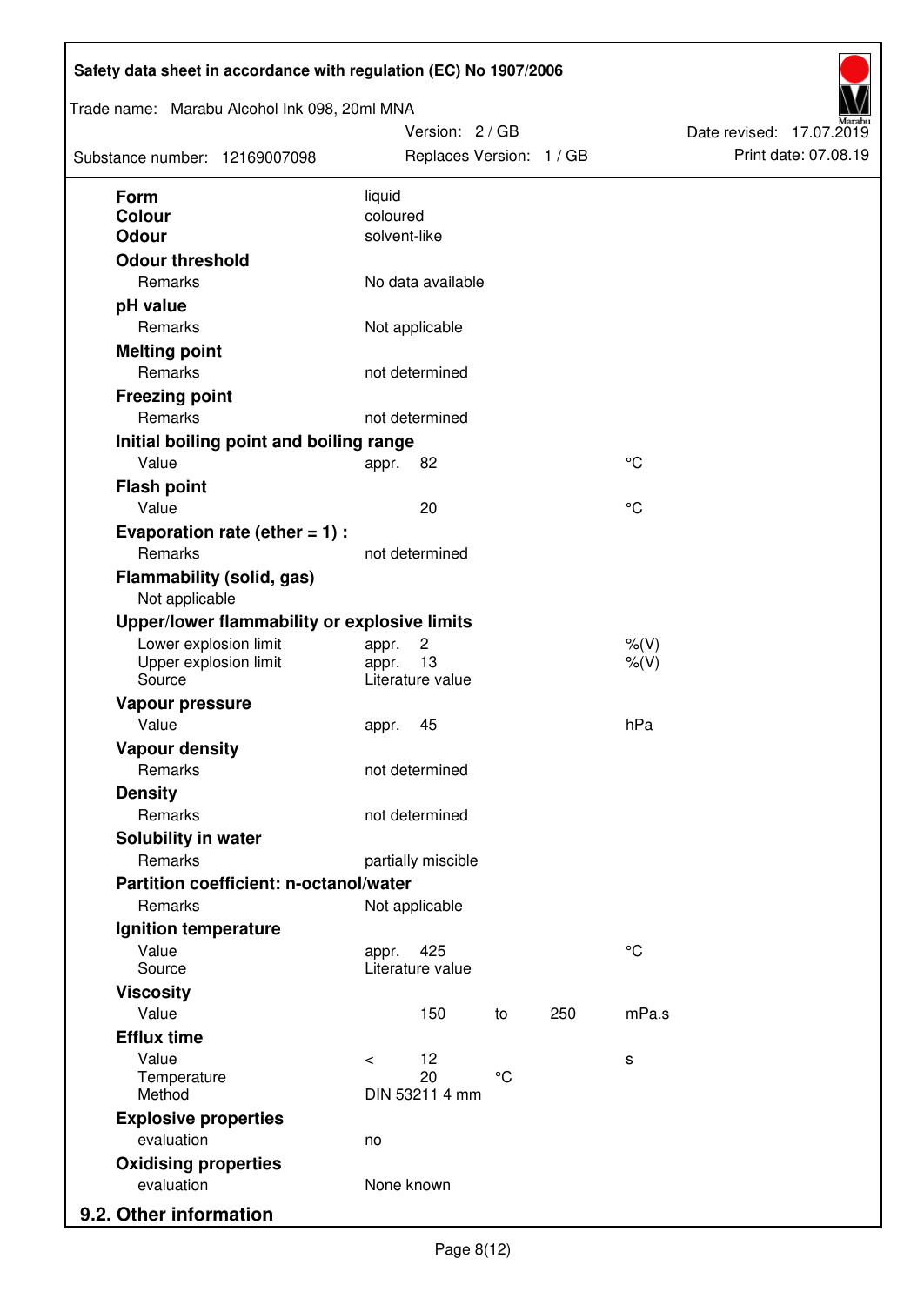| Safety data sheet in accordance with regulation (EC) No 1907/2006 |
|-------------------------------------------------------------------|
|-------------------------------------------------------------------|

Trade name: Marabu Alcohol Ink 098, 20ml MNA

Version: 2 / GB

Substance number: 12169007098

## **Other information**

The physical specifications are approximate values and refer to the used safety relevant component(s).

# **SECTION 10: Stability and reactivity**

#### **10.1. Reactivity**

No hazardous reactions when stored and handled according to prescribed instructions.

#### **10.2. Chemical stability**

Stable under recommended storage and handling conditions (see section 7).

#### **10.3. Possibility of hazardous reactions**

Keep away from oxidising agents, strongly alkaline and strongly acid materials in order to avoid exothermic reactions.

#### **10.4. Conditions to avoid**

When exposed to high temperatures may produce hazardous decomposition products.

#### **10.5. Incompatible materials**

No hazardous reactions when stored and handled according to prescribed instructions.

#### **10.6. Hazardous decomposition products**

See chapter 5.2 (Firefighting measures - Special hazards arising from the substance or mixture).

## **SECTION 11: Toxicological information**

### **11.1. Information on toxicological effects**

| <b>Acute oral toxicity</b>                |                                                                   |       |
|-------------------------------------------|-------------------------------------------------------------------|-------|
| Remarks                                   | Based on available data, the classification criteria are not met. |       |
| <b>Acute oral toxicity (Components)</b>   |                                                                   |       |
| <b>Acetone</b><br><b>Species</b><br>LD50  | rat<br>5800                                                       | mg/kg |
| <b>Acute dermal toxicity (Components)</b> |                                                                   |       |
| <b>Acetone</b><br>Species<br>LD50         | rabbit<br>20000                                                   | mg/kg |
| <b>Acute inhalational toxicity</b>        |                                                                   |       |
| Remarks                                   | Based on available data, the classification criteria are not met. |       |
| <b>Skin corrosion/irritation</b>          |                                                                   |       |
| Remarks                                   | Based on available data, the classification criteria are not met. |       |
| Serious eye damage/irritation             |                                                                   |       |
| evaluation<br><b>Remarks</b>              | irritant<br>The classification criteria are met.                  |       |
| <b>Sensitization</b>                      |                                                                   |       |
| Remarks                                   | Based on available data, the classification criteria are not met. |       |
| <b>Mutagenicity</b>                       |                                                                   |       |
| Remarks                                   | Based on available data, the classification criteria are not met. |       |
| <b>Reproductive toxicity</b>              |                                                                   |       |
| Remarks                                   | Based on available data, the classification criteria are not met. |       |
| Carcinogenicity                           |                                                                   |       |
| Remarks                                   | Based on available data, the classification criteria are not met. |       |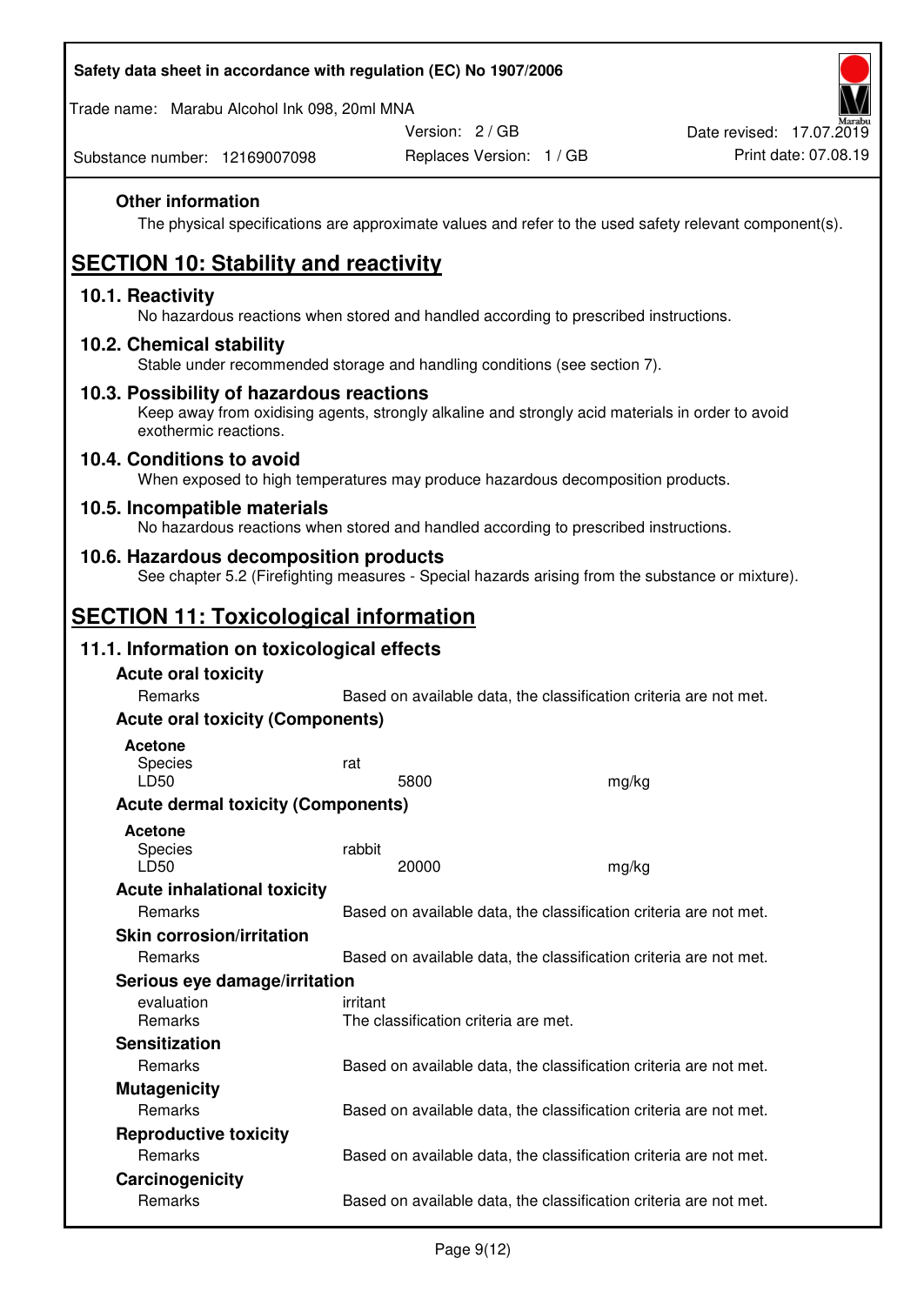Trade name: Marabu Alcohol Ink 098, 20ml MNA

Version: 2 / GB

Substance number: 12169007098

Replaces Version: 1 / GB Print date: 07.08.19 Date revised: 17.07.2019

## **Specific Target Organ Toxicity (STOT)**

| Single exposure<br><b>Remarks</b><br>evaluation | The classification criteria are met.<br>May cause drowsiness or dizziness. |
|-------------------------------------------------|----------------------------------------------------------------------------|
| <b>Repeated exposure</b><br><b>Remarks</b>      | Based on available data, the classification criteria are not met.          |

#### **Aspiration hazard**

Based on available data, the classification criteria are not met.

#### **Experience in practice**

Exposure to component solvents vapours concentration in excess of the stated occupational exposure limit may result in adverse health effects such as mucous membrane and respiratory system irritation and adverse effects on kidney, liver and central nervous system. Symptoms and signs include headache, dizziness, fatigue, muscular weakness, drowsiness and in extreme cases, loss of consciousness. Solvents may cause some of the above effects by absorption through the skin. Repeated or prolonged contact with the mixture may cause removal of natural fat from the skin resulting in non-allergic contact dermatitis and absorption through the skin. The liquid splashed in the eyes may cause irritation and reversible damage. Ingestion may cause nausea, diarrhoea and vomiting. This takes into account, where known, delayed and immediate effects and also chronic effects of components from short-term and long-term exposure by oral, inhalation and dermal routes of exposure and eye contact.

#### **Other information**

There are no data available on the mixture itself. The mixture has been assessed following the additivity method of the GHS/CLP Regulation (EC) No 1272/2008.

## **SECTION 12: Ecological information**

## **12.1. Toxicity**

#### **General information**

There are no data available on the mixture itself.Do not allow to enter drains or water courses.The mixture has been assessed following the summation method of the CLP Regulation (EC) No 1272/2008 and is not classified as dangerous for the environment.

#### **12.2. Persistence and degradability**

#### **General information**

No data available

#### **12.3. Bioaccumulative potential**

#### **General information**

There are no data available on the mixture itself.

#### **Partition coefficient: n-octanol/water**

Remarks Not applicable

## **12.4. Mobility in soil**

#### **General information**

There are no data available on the mixture itself.

## **12.5. Results of PBT and vPvB assessment**

#### **General information**

There are no data available on the mixture itself.

#### **12.6. Other adverse effects**

## **General information**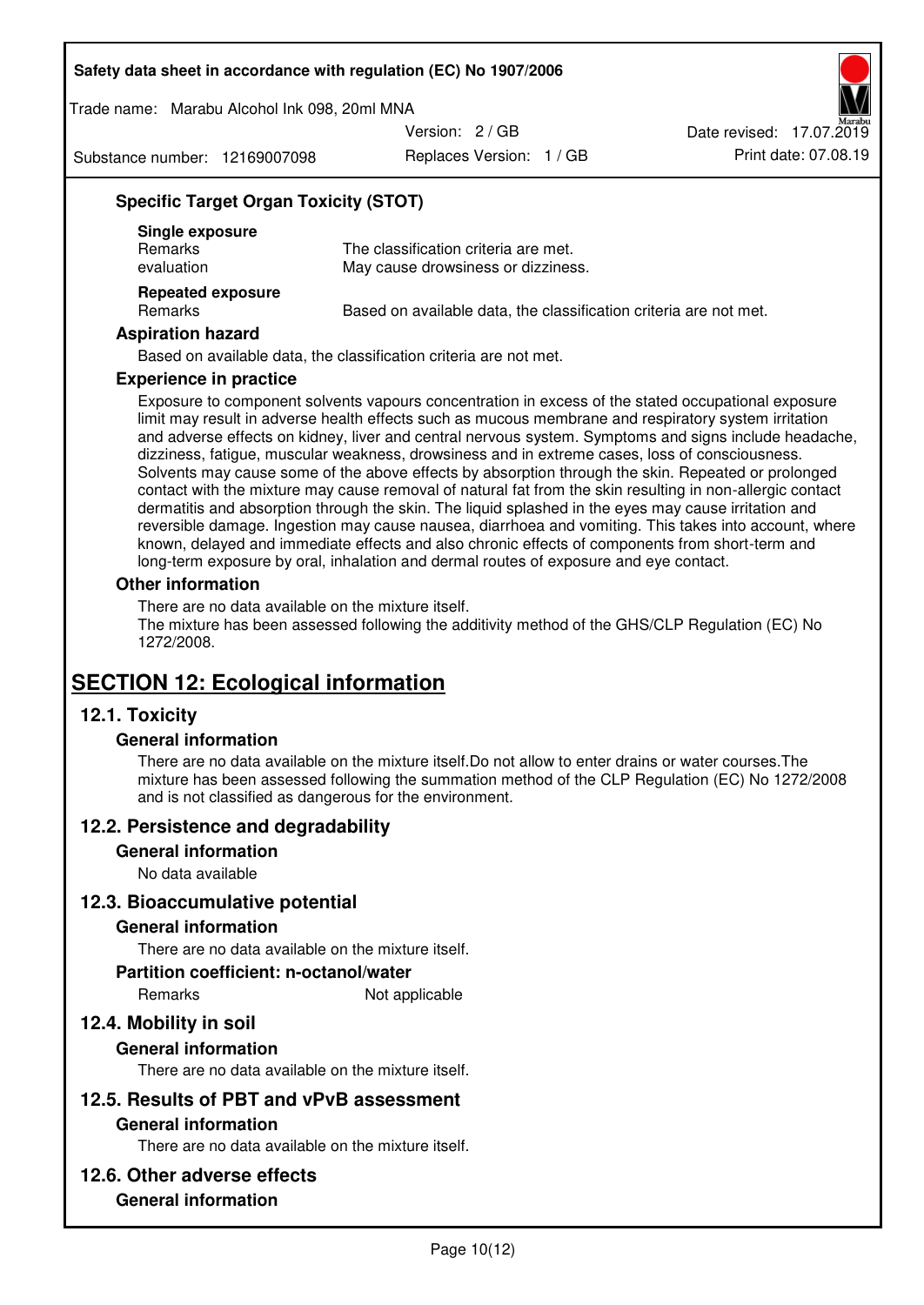Trade name: Marabu Alcohol Ink 098, 20ml MNA

Version: 2 / GB

Substance number: 12169007098

Replaces Version: 1 / GB Print date: 07.08.19 Date revised: 17.07.2019

There are no data available on the mixture itself.

# **SECTION 13: Disposal considerations**

## **13.1. Waste treatment methods**

### **Disposal recommendations for the product**

Do not allow to enter drains or water courses.

Wastes and emptied containers should be classified in accordance with relevant national regulation. The European Waste Catalogue classification of this product, when disposed of as waste is EWC waste code  $08\,03\,12^*$  waste ink containing dangerous substances If this product is mixed with other wastes, the original waste product code may no longer apply and the appropriate code should be assigned.

For further information contact your local waste authority.

### **Disposal recommendations for packaging**

Using information provided in this safety data sheet, advice should be obtained from the relevant waste authority on the classification of empty containers. Empty containers must be scrapped or reconditioned.

Not emptied containers are hazardous waste (waste code number 150110).

## **SECTION 14: Transport information**

### **Land transport ADR/RID**

| 14.1. UN number<br><b>UN 1263</b>                                                                                                                                                                                                            |                   |
|----------------------------------------------------------------------------------------------------------------------------------------------------------------------------------------------------------------------------------------------|-------------------|
| 14.2. UN proper shipping name                                                                                                                                                                                                                |                   |
| <b>PAINT</b>                                                                                                                                                                                                                                 |                   |
| 14.3. Transport hazard class(es)                                                                                                                                                                                                             |                   |
| Class                                                                                                                                                                                                                                        |                   |
| Label                                                                                                                                                                                                                                        | ვ<br>ვ            |
| 14.4. Packing group                                                                                                                                                                                                                          |                   |
| Packing group                                                                                                                                                                                                                                | Ш                 |
| Special provision                                                                                                                                                                                                                            | 640D              |
| <b>Limited Quantity</b>                                                                                                                                                                                                                      | 5 <sub>1</sub>    |
| Transport category                                                                                                                                                                                                                           | 3                 |
| 14.5. Environmental hazards                                                                                                                                                                                                                  |                   |
| Tunnel restriction code                                                                                                                                                                                                                      | D/E               |
|                                                                                                                                                                                                                                              |                   |
| <b>Marine transport IMDG/GGVSee</b><br>14.1. UN number<br>UN 1263<br>14.2. UN proper shipping name<br><b>PAINT</b><br>14.3. Transport hazard class(es)<br>Class<br>14.4. Packing group<br>Packing group<br>14.5. Environmental hazards<br>no | 3<br>$\mathbf{I}$ |
| Air transport ICAO/IATA                                                                                                                                                                                                                      |                   |
| 14.1. UN number                                                                                                                                                                                                                              |                   |
| UN 1263                                                                                                                                                                                                                                      |                   |
| 14.2. UN proper shipping name<br><b>PAINT</b>                                                                                                                                                                                                |                   |
| 14.3. Transport hazard class(es)                                                                                                                                                                                                             |                   |
| Class                                                                                                                                                                                                                                        | 3                 |
|                                                                                                                                                                                                                                              |                   |